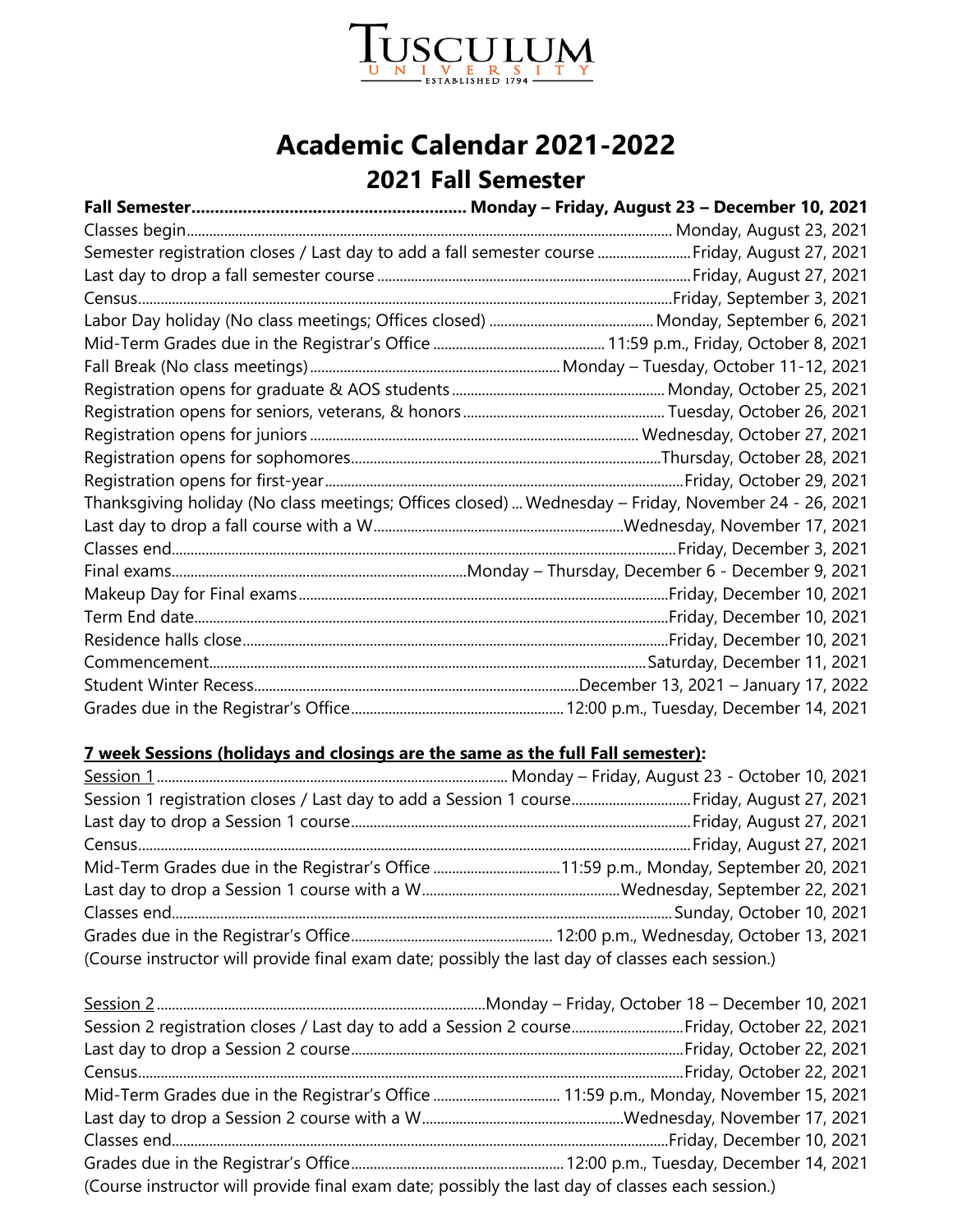## **2022 J-Session**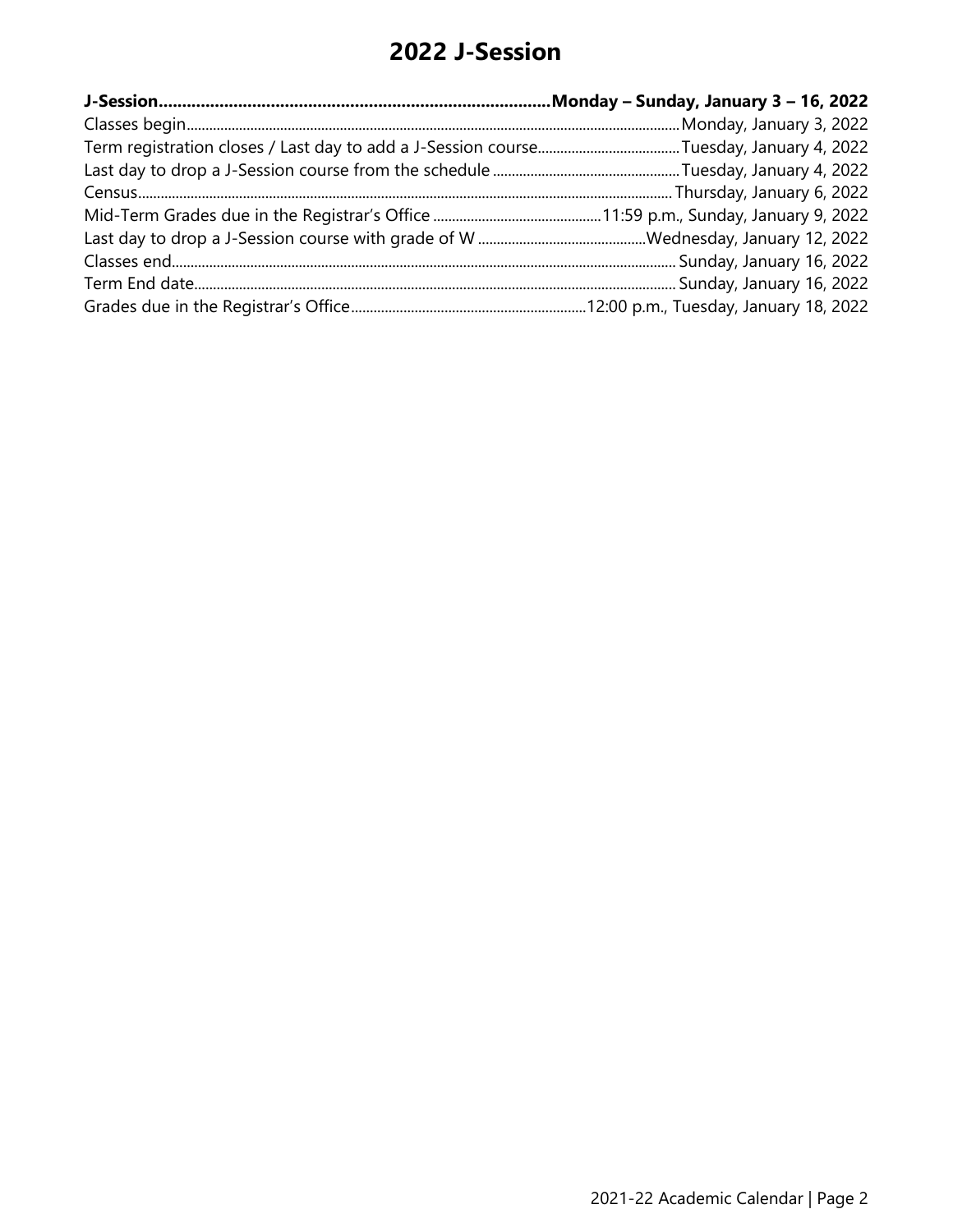# **2022 Spring Semester**

| Semester registration closes / Last day to add a spring semester courseMonday, January 24, 2022 |  |
|-------------------------------------------------------------------------------------------------|--|
|                                                                                                 |  |
|                                                                                                 |  |
|                                                                                                 |  |
|                                                                                                 |  |
|                                                                                                 |  |
|                                                                                                 |  |
|                                                                                                 |  |
|                                                                                                 |  |
|                                                                                                 |  |
|                                                                                                 |  |
|                                                                                                 |  |
|                                                                                                 |  |
|                                                                                                 |  |
|                                                                                                 |  |
|                                                                                                 |  |
|                                                                                                 |  |
|                                                                                                 |  |
|                                                                                                 |  |
|                                                                                                 |  |

### **7 week Sessions (holidays and closings are the same as the full Spring semester):**

| Session 1 registration closes / Last day to add a Session 1 courseMonday, January 24, 2022       |  |
|--------------------------------------------------------------------------------------------------|--|
|                                                                                                  |  |
|                                                                                                  |  |
|                                                                                                  |  |
|                                                                                                  |  |
|                                                                                                  |  |
|                                                                                                  |  |
| (Course instructor will provide final exam date; possibly the last day of classes each session.) |  |

| (Course instructor will provide final exam date; possibly the last day of classes each session.) |  |  |
|--------------------------------------------------------------------------------------------------|--|--|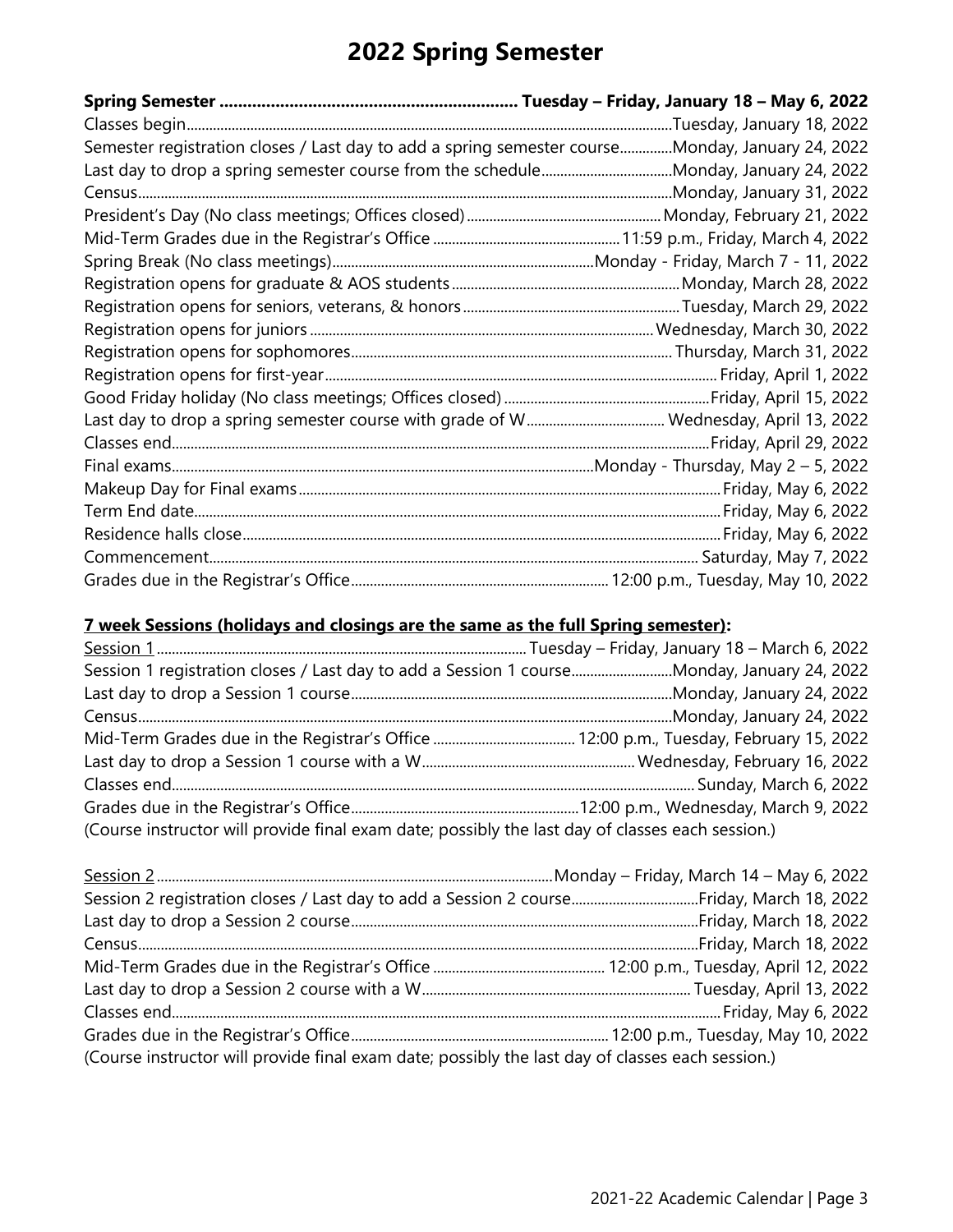## **2022 Summer Semester**

| Term registration closes / Last day to add a summer Mini Session course  Tuesday, May 17, 2022 |  |
|------------------------------------------------------------------------------------------------|--|
| Last day to drop a summer Mini Session course from the scheduleTuesday, May 17, 2022           |  |
|                                                                                                |  |
|                                                                                                |  |
| Last day to drop a summer Mini Session course with grade of WTuesday, May 31, 2022             |  |
|                                                                                                |  |
|                                                                                                |  |
|                                                                                                |  |
|                                                                                                |  |
|                                                                                                |  |
|                                                                                                |  |
|                                                                                                |  |
| Term registration closes / Last day to add a summer Full Session courseFriday, May 20, 2022    |  |
|                                                                                                |  |
|                                                                                                |  |
|                                                                                                |  |
|                                                                                                |  |
| Last day to drop a summer Full Session course with grade of W Wednesday, July 27, 2022         |  |
|                                                                                                |  |
|                                                                                                |  |
|                                                                                                |  |
|                                                                                                |  |
|                                                                                                |  |
|                                                                                                |  |
|                                                                                                |  |
| Term registration closes / Last day to add a summer Early Session courseFriday, May 20, 2022   |  |
|                                                                                                |  |
|                                                                                                |  |
|                                                                                                |  |
|                                                                                                |  |
| Last day to drop a summer Early Session course with grade of W  Wednesday, June 8, 2022        |  |
|                                                                                                |  |
|                                                                                                |  |
|                                                                                                |  |
|                                                                                                |  |
|                                                                                                |  |
|                                                                                                |  |

| нис эсээгэн (развитивни политивни политивни политивного година) - гарантар тамирган година тамирган годин |                                    |
|-----------------------------------------------------------------------------------------------------------|------------------------------------|
|                                                                                                           |                                    |
| Term registration closes / Last day to add a summer Late Session course Friday, July 1, 2022              |                                    |
|                                                                                                           | 2021-22 Academic Calendar   Page 4 |